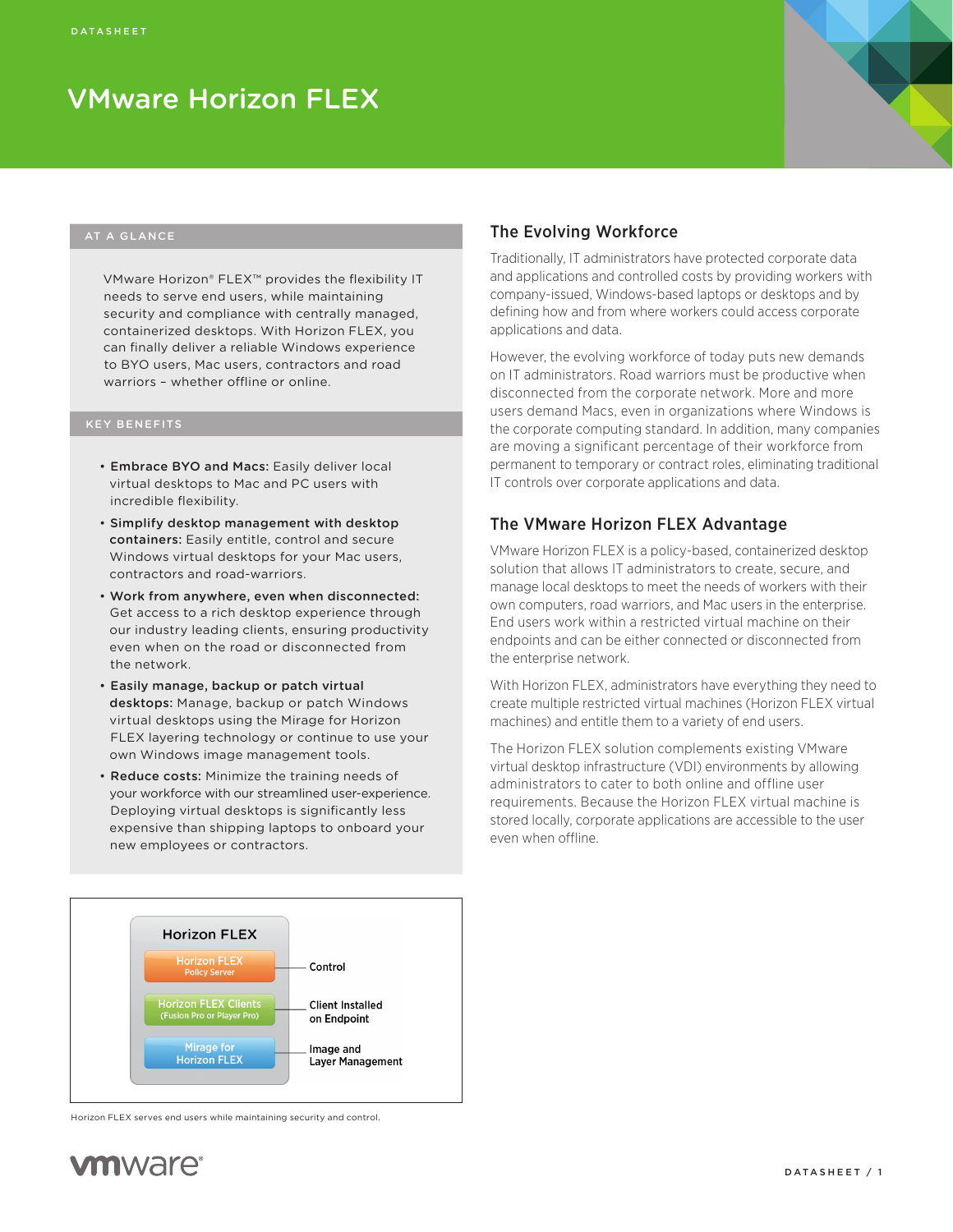# VMware Horizon FLEX Benefits

#### Embrace BYO and Macs in the Enterprise

Easily deliver local virtual desktops to Mac or PC users with incredible flexibility.

- **Embrace BYO:** Deliver, manage and secure Windows virtual desktops on Macs or PCs from a single solution, keeping personal and corporate information separated.
- Support Macs without the costs: Open the door to Macs in the enterprise without having to manage the devices.
- Empower your mobile workforce: Give remote and mobile employees the freedom to work from wherever they need to with a standardized corporate desktop, while keeping control over security.
- Protect your data: Easily disable virtual desktops remotely in case of theft, termination of employees or lack of compliance with the main server.

#### Simplify Desktop Management with Desktop Containers

Easily entitle, control and secure the Windows virtual desktops for your Mac users, contractors and road-warriors.

- Ensure fast and secure onboarding: Easily entitle users to the applications and desktops they need to get their jobs done with advanced authentication, group policies and virtual disk encryption
- Provide flexible deployments: Quickly and securely provide corporate-standard desktop access to customers, contractors and vendors via the network or with a USB key, eliminating the need for expensive additional distribution systems.
- Easily manage virtual desktops: Manage virtual desktops as a set of logical layers, simplifying desktop image management and easily deploying applications or patches to end users.
- Stay in control: Centrally control desktops and settings available to your workforce with robust security features and granular control, including restricting virtual machine settings or disabling access to USB devices
- Enable temporary workers: Configure virtual desktops to expire at a pre-determined dates and times for workers assigned to short-term projects, temporary employees or for delivering software evaluations.

#### Work from Anywhere, Even When Disconnected

Get access to a rich desktop experience through our industryleading clients and ensure productivity, even when on the road or disconnected from the network.

• Reliability and stability: VMware Horizon FLEX leverages the power of award-winning clients with VMware Fusion® Pro on the Mac and VMware Player Pro™ on the PC to deliver the reliability and stability you would expect from the worldwide virtualization leader.



Horizon FLEX delivers local virtual desktops to Mac or PC users.

- **Local execution:** Give users access to corporate data and applications whether they are online, offline or don't have access to a reliable network connection.
- Rich desktop experience: Whether your users are running standard office productivity applications or highly demanding 3D applications, VMware Horizon FLEX delivers a full desktop experience for instant productivity.
- Unmatched OS support for ultimate compatibility: VMware Horizon FLEX clients run on the latest releases of Windows and Mac OS X, and support prevalent operating systems like Windows XP and Windows 7 in virtual environments, so you can continue to run the applications you need in a virtual machine for as long as you want.
- Efficiency designed for mobile users: Horizon FLEX clients are type-2 hypervisors that have been designed to ensure that every watt of power coming out of a laptop battery is used as efficiently as possible so users can have access to their corporate applications without worrying about their battery life.